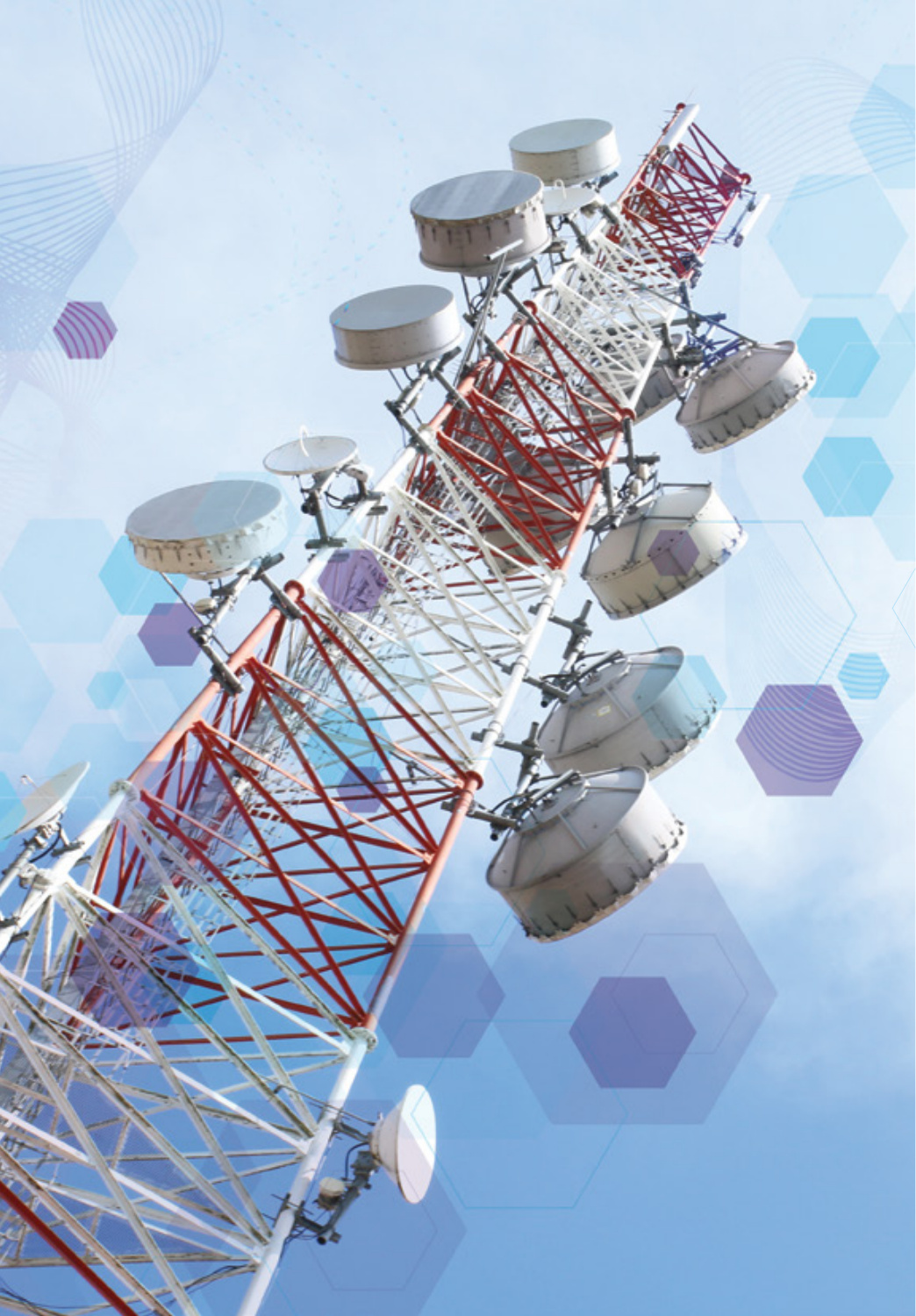# **CHANGING FREQUENCIES**

**AN INCREASE IN ELECTRIC RELIABILITY NEEDS IS COLLIDING WITH SHIFTING PUBLIC CARRIER PRACTICES. UTILITIES ARE TURNING TO PRIVATE NETWORKS FOR MORE OF THEIR CRITICAL TELECOMMUNICATIONS.**

Photos of an eerie blue glow in the night sky over New York City caught the attention of social media users in late December 2018. The source: an electrical arc flash caused by a transformer failure. It made for pretty pictures, but the failure — with its safety and service interruption possibilities — was a serious matter.

Electric utilities deploy extensive communications networks along their transmission and distribution lines, in part for line protection. Big high-voltage lines require end-to-end communication paths with a delay of a few milliseconds to tell both ends to open and isolate part of a line if the line hits the ground or if there's a fault on a transmission line. If things aren't isolated in time, extensive permanent damage can result, taking months to repair at significant cost.

Given the high stakes underlying critical communications, as well as concerns about managing future operating expenses, an ongoing shift away from public communications networks and toward investment in private networks for that backbone is accelerating.

Utilities are already the largest private network operators in the U.S., according to Matt Olson, projects director in the Networks, Integration & Automation department at Burns & McDonnell. Most still use public services for some communications, including less critical data or for remote sites where building their own infrastructure out to it is not practical.

"Traditionally, utilities have operated mobile voice networks and private microwave networks tying substations together," Olson says. "They've been doing that for 40 or 50 years. In the last 10 years, they've been putting in advanced metering infrastructure (AMI) networks for meter reading.  $\gg$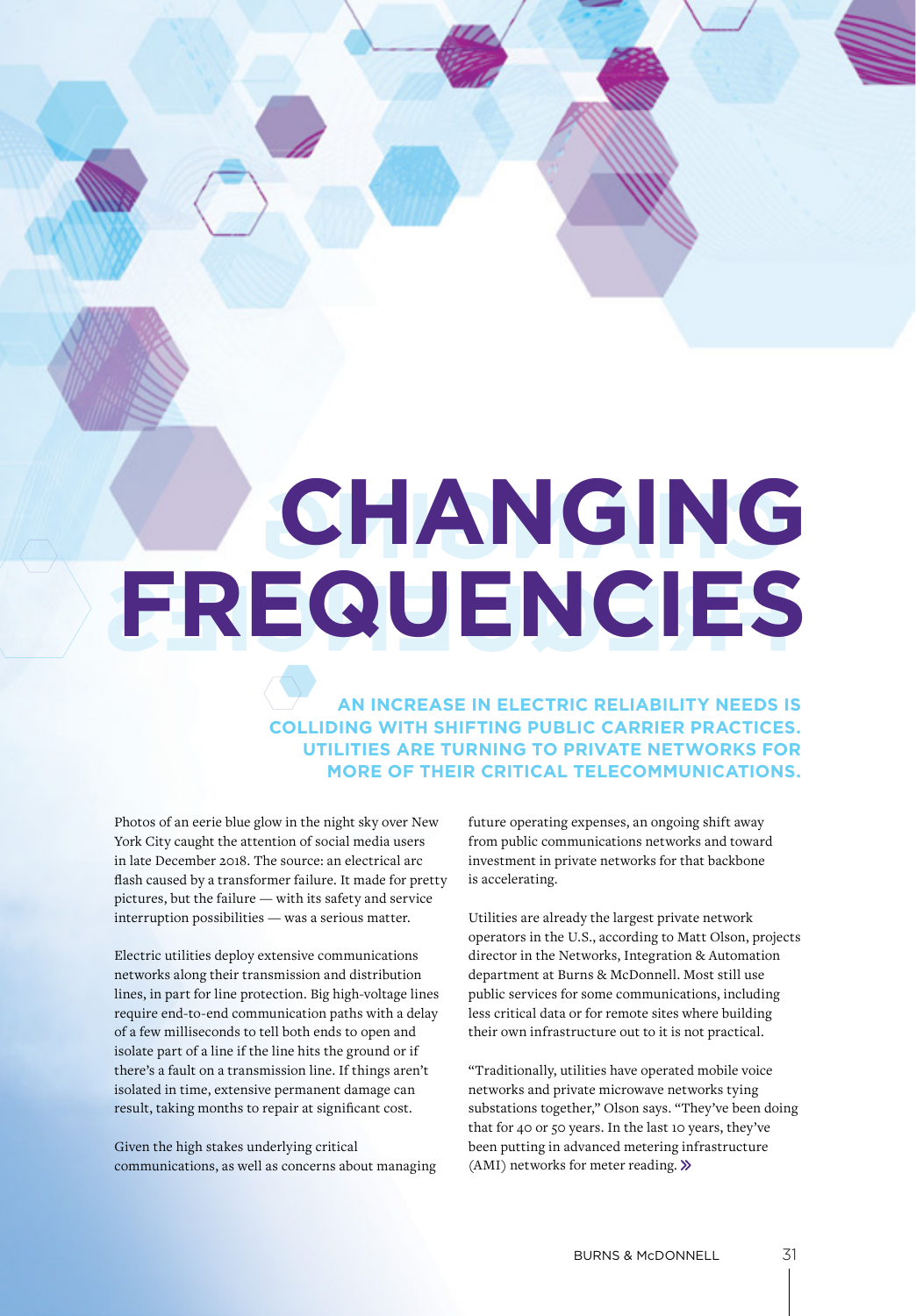"What we're talking about now is building out field area networks to talk to all their field assets, things mounted on poles that we have to control in near-real time to maintain the stability of the power system. Once you've gotten rid of the big, centralized source, if you lose field control, you could have a brownout or blackout."

#### **TAKING CHARGE AMID CHANGE**

Two related developments are driving the move toward private networks and away from public carriers: a focus on reliability in light of ever-changing power supply options, and a change in the public carriers' business model.

A more dynamic grid is essential to supporting developments in areas like renewable generation, battery storage and electric vehicle charging. The more dynamic the grid, the more communications and controls are needed to make it all work together.

"If you want a more dynamic grid, you've got to have controls, and they generate data, which then must be communicated to be turned into actionable information," Olson says. The control infrastructure needs to be at least as reliable as the electric grid

— which is often 99.9999 percent reliable, meaning outages of a few seconds to a few minutes per year.

"The public cellphone networks are built for capacity so you can stream videos as fast as possible — they are less focused on disaster recovery and the service reliability needed to support it," he says.

Further, the reliability of the electric grid can involve different priorities than the resiliency of the communications lines, says Dan Bayouth, a project manager at Burns & McDonnell.

"Think about an ice storm and power lines hit by tree limbs," Bayouth says. "The electric company is going to restore the biggest lines first, to get the most people back online. Carriers have fiber hung on poles everywhere and are doing the exact same thing they're going to restore things that have the biggest impact. If they can get large fiber cables back up first, they get a lot of customers back online quickly."

The utility might argue that a single circuit leading to a critical substation is important to restoring control of the grid. "The carrier has the same priority as the utility — restore large cables first — but for the carrier, those are likely not the substation communications circuits," Bayouth says.

 $\bigcirc$  The public cellphone networks are built for capacity so you can stream videos as fast as possible they are less focused on disaster recovery and the service reliability needed to support it. OC

### **MATT OLSON**

32 BENCHMARK No. 1 • 2019 **BURNS & McDONNELL 34 BURNS & MCDONNELL 3**3 BURNS & MCDONNELL 34 BURNS & MCDONNELL 33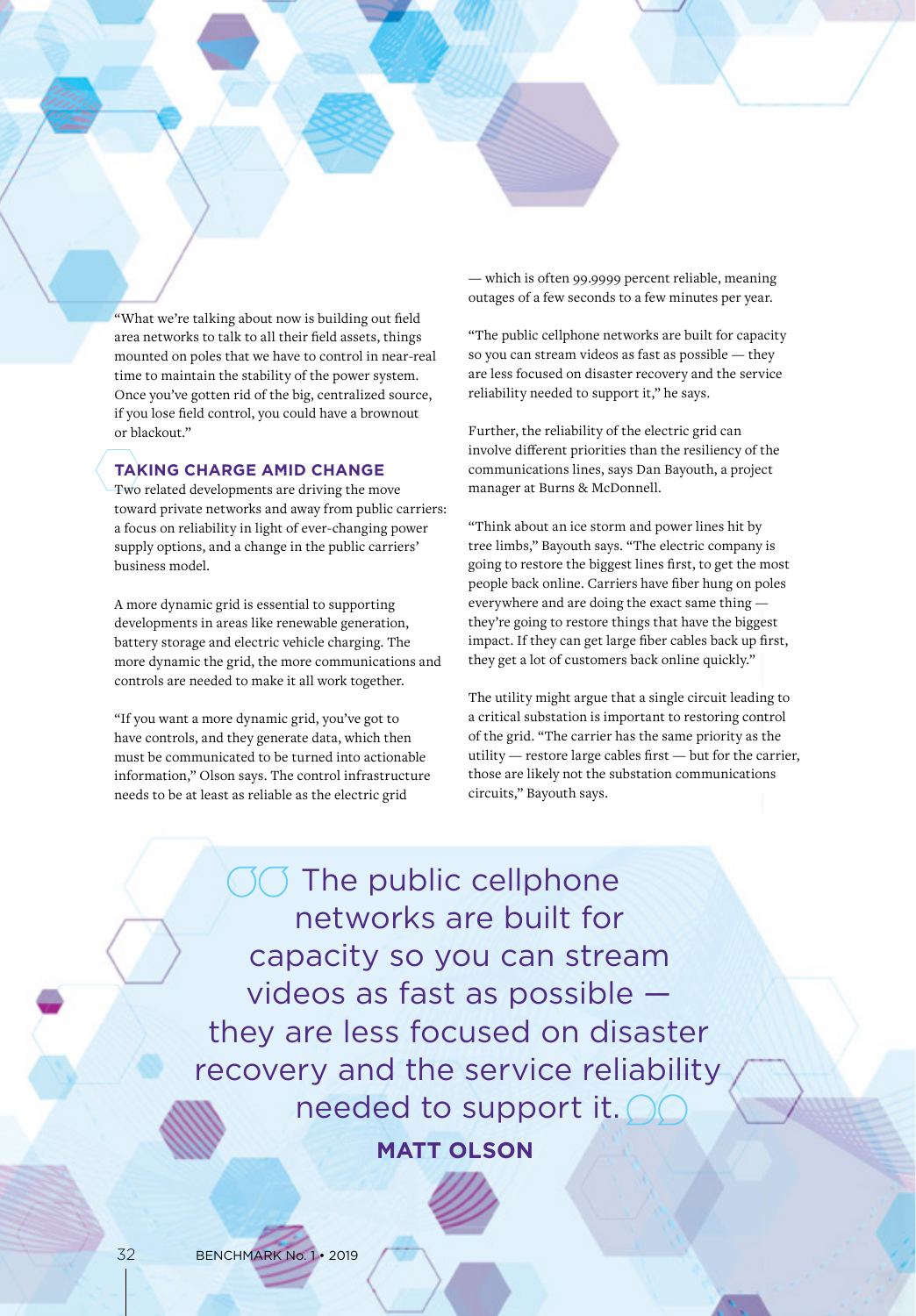Meanwhile, public carriers used to focus on services that aligned with what utilities needed, but that is diverging as the carriers increasingly focus on their high-capacity circuits and cellular services. The public carrier business model has moved away from lowbandwidth, high-reliability circuits in favor of selling wireless service to tens of millions of customers.

"Carriers are retiring legacy service offerings and forcing the utilities to convert and purchase new circuit types, which puts them in a position where they are paying for new service offerings from the carrier and have no control over when this may change again," Bayouth says.

Utilities are looking at those costs and deciding they can save time and money by privatizing much of those communications. The next time the carrier decides to make a technology change or retire legacy equipment to keep their operating costs low, the utility can plan and choose when to make similar changes.

"Shifting to private networks decouples them from the carrier's technology cycle," Bayouth says. That's big because it moves that element under the utility's control, also allowing it to prioritize its own repairs.

#### **PAYING THE PRICE OF PRIVATE**

For utilities, building and upgrading their private communications networks comes with considerable upfront costs.

"How much a communications system costs is very dependent on the utility, whether it already owns its fiber-optic infrastructure and its extent, as well as how big its service territory is," Bayouth says. "There's a big difference between investor-owned utilities with thousands of stations versus a municipal with maybe 20 to 30 sites."

Given the upfront expenses, utilities are not moving all their communications to private networks.

"The utility might have 3 MHz of licensed spectrum, providing 6 megabits of throughput, built out for critical controls," Olson says. "If I want to do a bunch of data collection, maybe I need 10 megabits for that. But I don't need to be as time-sensitive with all of that, so maybe I let that stay on the public network."

In light of that blend, some are opting to build open standards-based private networks that can support private and public communications together.